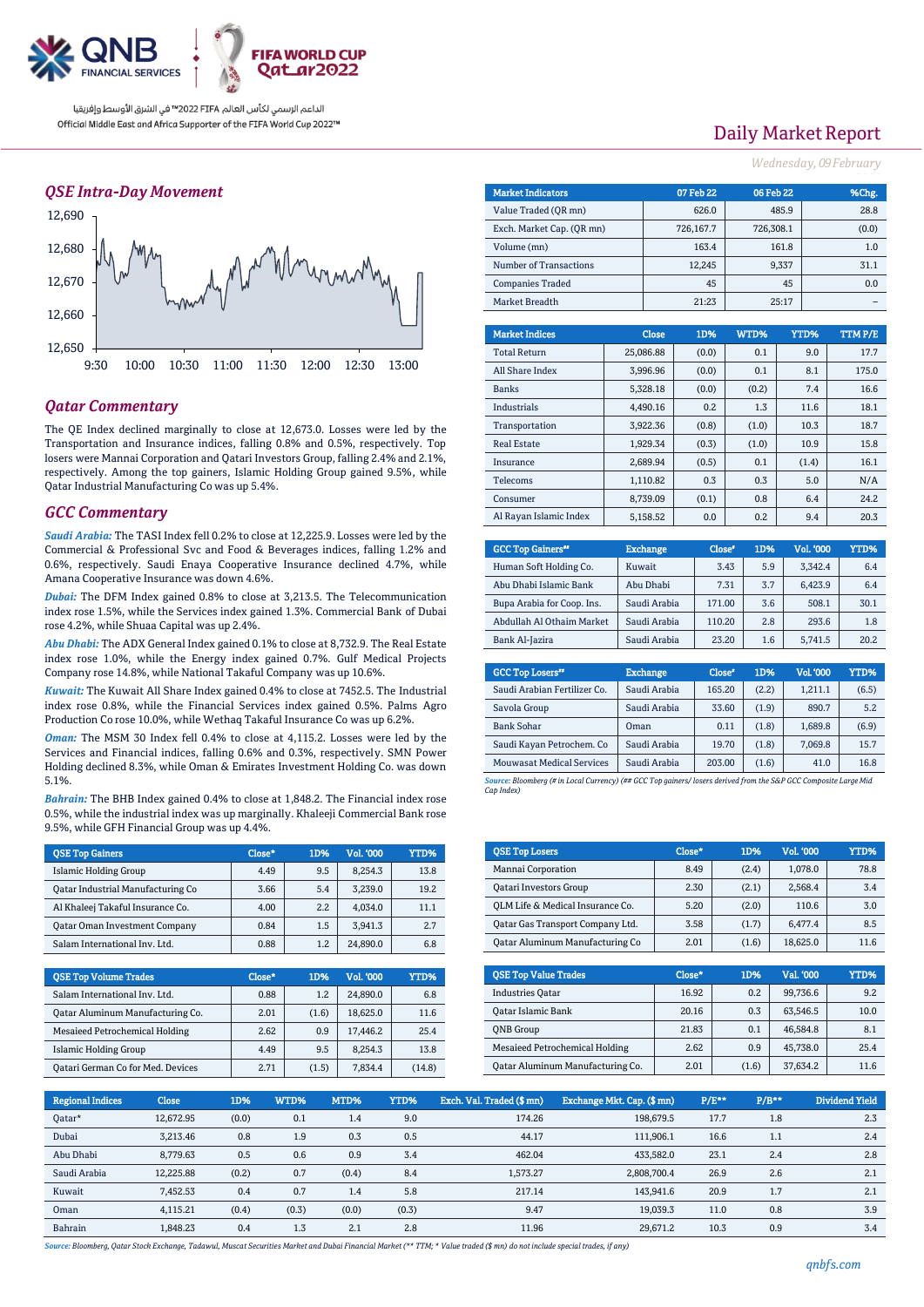

# Daily Market Report

## *Wednesday, 09February*

### *Qatar Market Commentary*

- The QE Index declined marginally to close at 12,673.0. The Transportation and Insurance indices led the losses. The index fell on the back of selling pressure from GCC and non-Qatari shareholders despite buying support from Qatari shareholders.
- Mannai Corporation and Qatari Investors Group were the top losers, falling 2.4% and 2.1%, respectively. Among the top gainers, Islamic Holding Group gained 9.5%, while Qatar Industrial Manufacturing Co was up 5.4%.
- Volume of shares traded on Monday rose by 1.0% to 163.4mn from 161.8mn on Sunday. Further, as compared to the 30-day moving average of 158.9mn, volume for the day was 2.8% higher. Salam International Inv. Ltd. and Qatar Aluminum Manufacturing Co. were the most active stocks, contributing 15.2% and 11.4% to the total volume, respectively.

| <b>Overall Activity</b>        | Buy %* | Sell %* | Net (OR)          |
|--------------------------------|--------|---------|-------------------|
| Qatari Individuals             | 39.28% | 54.53%  | (95, 466, 708.0)  |
| <b>Oatari Institutions</b>     | 18.06% | 19.70%  | (10, 278, 649.2)  |
| Oatari                         | 57.33% | 74.22%  | (105, 745, 357.2) |
| <b>GCC Individuals</b>         | 0.42%  | 0.42%   | (245, 793.5)      |
| <b>GCC</b> Institutions        | 4.21%  | 1.92%   | 14,376,696.2      |
| GCC                            | 4.64%  | 2.38%   | 14,130,902.7      |
| Arab Individuals               | 8.57%  | 8.27%   | 1,849,786.6       |
| <b>Arab Institutions</b>       | 0.00%  | 0.00%   |                   |
| Arab                           | 8.57%  | 8.27%   | 1,849,786.6       |
| Foreigners Individuals         | 2.69%  | 4.83%   | (13, 425, 317.3)  |
| <b>Foreigners Institutions</b> | 26.78% | 10.29%  | 103,189,985.2     |
| <b>Foreigners</b>              | 29.47% | 15.13%  | 89,764,668.0      |

*Source: Qatar Stock Exchange (\*as a % of traded value)*

# *Global Economic Data and Earnings Calendar*

### Global Economic Data

| <b>Date</b> | <b>Market</b> | <b>Source</b>                     | <b>Indicator</b>                    | Period | <b>Actual</b>            | <b>Consensus</b>         | <b>Previous</b>   |
|-------------|---------------|-----------------------------------|-------------------------------------|--------|--------------------------|--------------------------|-------------------|
| 02/08       | <b>US</b>     | U.S. Census Bureau                | <b>Trade Balance</b>                | Dec    | $-$ \$80.7b              | $-$ \$83.0b              | $-$79.3b$         |
| 02/09       | <b>US</b>     | U.S. Census Bureau                | Wholesale Inventories MoM           | Dec F  | $\overline{\phantom{a}}$ | 2.10%                    | 2.10%             |
| 02/09       | <b>US</b>     | U.S. Census Bureau                | <b>Wholesale Trade Sales MoM</b>    | Dec    | $\hspace{0.05cm}$        | 1.50%                    | 1.30%             |
| 02/08       | <b>UK</b>     | The British Retail Consortium     | <b>BRC Sales Like-For-Like YoY</b>  | Jan    | 8.10%                    | $\overline{\phantom{a}}$ | 0.60%             |
| 02/09       | Germany       | German Federal Statistical Office | <b>Trade Balance</b>                | Dec    | $\hspace{0.05cm}$        | 11.0 <sub>b</sub>        | 12.0 <sub>b</sub> |
| 02/08       | France        | Ministry of the Economy, France   | <b>Trade Balance</b>                | Dec    | $-11321m$                | $\overline{\phantom{a}}$ | $-9756m$          |
| 02/08       | Japan         | Ministry of Finance Japan         | <b>BoP Current Account Balance</b>  | Dec    | $-4370.8b$               | ¥106.4b                  | ¥897.3b           |
| 02/08       | Japan         | Ministry of Finance Japan         | <b>BoP Current Account Adjusted</b> | Dec    | ¥787.5b                  | ¥1120.1b                 | ¥1369.5b          |
| 02/08       | Japan         | Ministry of Finance Japan         | <b>Trade Balance BoP Basis</b>      | Dec    | $-4318.7b$               | $-4200.7b$               | $-431.3b$         |

*Source: Bloomberg (s.a. = seasonally adjusted; n.s.a. = non-seasonally adjusted; w.d.a. = working day adjusted)*

### Earnings Calendar

| <b>Tickers</b> | <b>Company Name</b>                             | Date of reporting 4Q2021 results | No. of days remaining | <b>Status</b> |
|----------------|-------------------------------------------------|----------------------------------|-----------------------|---------------|
| QNNS           | <b>Oatar Navigation (Milaha)</b>                | 9-Feb-22                         | $\mathbf 0$           | Due           |
| QISI           | Qatar Islamic Insurance Group                   | 9-Feb-22                         | $\Omega$              | Due           |
| QLMI           | <b>QLM Life &amp; Medical Insurance Company</b> | 10-Feb-22                        |                       | Due           |
| QEWS           | Qatar Electricity & Water Company               | 13-Feb-22                        | 4                     | Due           |
| ORDS           | Ooredoo                                         | 14-Feb-22                        | 5                     | Due           |
| <b>BRES</b>    | Barwa Real Estate Company                       | 15-Feb-22                        | 6                     | Due           |
| GISS           | <b>Gulf International Services</b>              | 17-Feb-22                        | 8                     | Due           |
| SIIS           | Salam International Investment Limited          | 20-Feb-22                        | 11                    | Due           |
| <b>DOHI</b>    | Doha Insurance Group                            | 20-Feb-22                        | 11                    | Due           |
| <b>MCGS</b>    | Medicare Group                                  | 21-Feb-22                        | 12                    | Due           |
| MPHC           | Mesaieed Petrochemical Holding Company          | 21-Feb-22                        | 12                    | Due           |
| <b>MERS</b>    | Al Meera Consumer Goods Company                 | 22-Feb-22                        | 13                    | Due           |
| QFBQ           | <b>Oatar First Bank</b>                         | 23-Mar-22                        | 42                    | Due           |

*Source: QSE*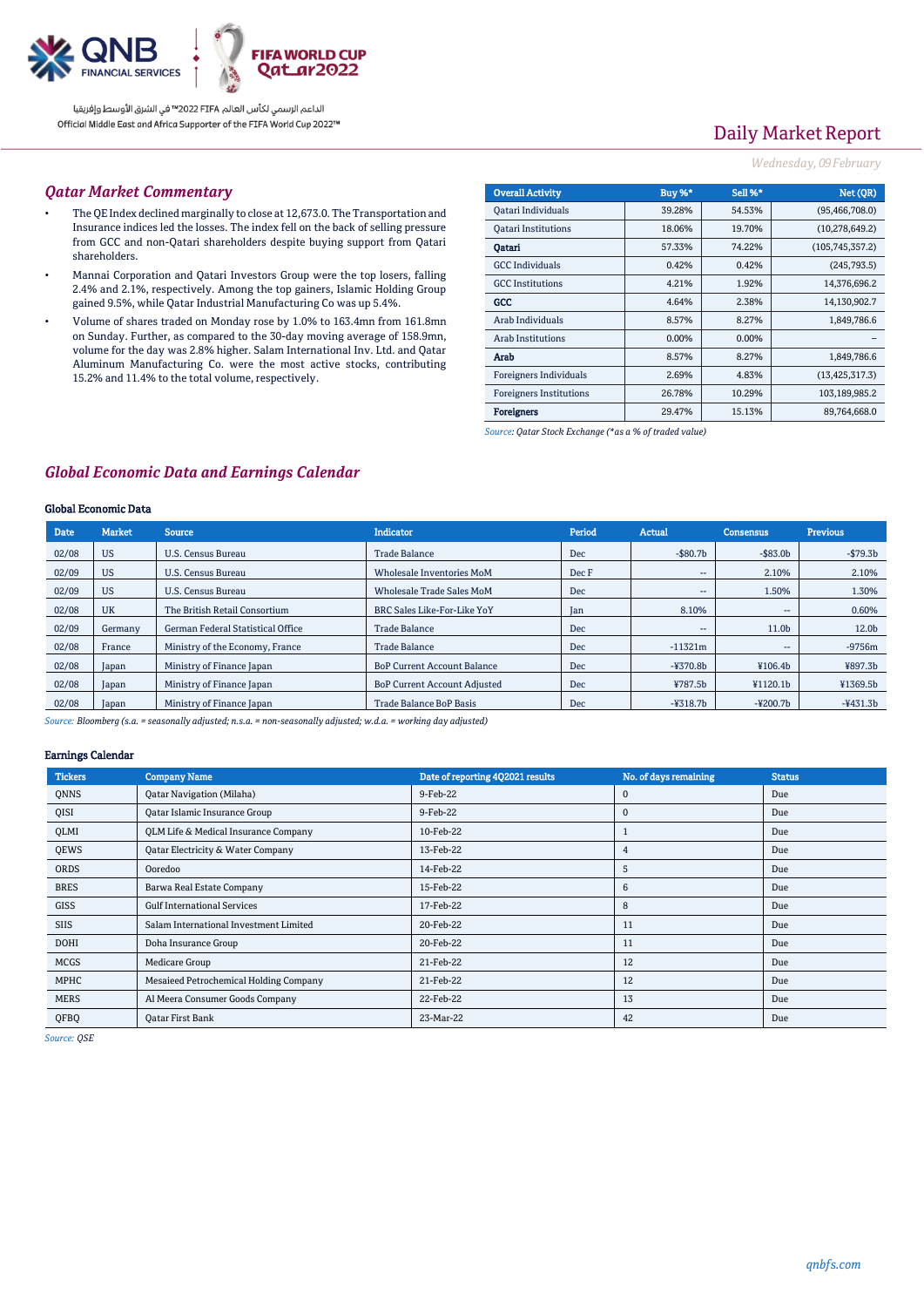

## *Qatar*

- IQCD's bottom line rises 260.5% YoY and 16.7% QoQ in 4Q2021, below our estimate – Industries Qatar's (IQCD) net profit rose 260.5% YoY (+16.7% QoQ) to QR2450.7mn in 4Q2021, below our estimate of QR2,937.8mn (variation of -16.6%). The company's revenue came in at QR4,722.8mn in 4Q2021, which represents an increase of 126.3% YoY (+39.2% QoQ). EPS amounted to QR1.34 in FY2021 as compared to QR0.30 in FY2020. The board has recommended a cash dividend of QR1 per share, equating to 100% of the nominal share value. "2021 was an exceptional year where the group has strongly risen from last year's challenges. During this year, we captured the benefits of a solid commodity price environment, underpinned by renewed product demand," said IQCD chairman HE Saad bin Sherida al-Kaabi. Driven by impressive operating cash flows, Ebitda (earnings before interest, taxes, depreciation and amortisation) increased by 152% and reached QR10.2bn. Highlighting that blended product prices surged significantly by 58% y-o-y; IQCD said the growth in product prices translated into an increase of QR8.5bn in group's net earnings. This price increase was linked to elevated market prices across all the segments, with fertiliser segment reporting a contribution of QR5.3bn, petrochemicals (QR2.3bn) and steel segment (QR0.9bn). The group's operating expenses increased by 25%, attributed to higher variable cost on account of increased sales volumes and raw material cost inflation. On the other hand, the group continues to benefit from the cost optimisation initiatives implemented in the second half of 2020. IQCD's financial position continues to remain robust, with cash and bank balances at QR16bn in 2021, after accounting for a dividend payout of QR2bn for 2020. Currently, the group has no long-term debt obligations. Its reported total assets and total equity reached QR42.3bn and QR39.5bn, respectively, as on December 31, 2021. The petrochemicals segment's net profit more than doubled y-o-y to QR2.5bn in 2021, primarily linked to improved product prices owing to better macroeconomic dynamics and supply bottlenecks. (QSE, QNBFS Research, Company Releases, Gulf-Times.com)
- QIMD's bottom line rises 55.6% YoY and 27.1% QoQ in 4Q2021 Qatar Industrial Manufacturing Company's (QIMD) net profit rose 55.6% YoY (+27.1% QoQ) to QR42.5mn in 4Q2021. EPS amounted to QR0.29 in FY2021 as compared to QR0.18 in FY2020, with proposed cash dividends QR0.12. (QSE)
- Qatar National Cement Co. holds its AGM and EGM on February 28 Qatar National Cement Co. announces that the General Assembly Meeting AGM and EGM will be held on 28/02/2022, Via Zoom Application, from the Company's Head Office in Doha and 05:30 PM. In case of not completing the legal quorum, the second meeting will be held on 02/03/2022, Via Zoom Application, from the Company's Head Office in Doha and 05:30 PM.  $(0SE)$
- Bank brokerages bolster their share in QSE trade turnover in January The banks' brokerage subsidiaries by and large saw their share in the overall trade turnover expand considerably in the Qatar Stock Exchange in January, according to the bourse's data. The Group Securities and QNB Financial Services together accounted for 67.13% of the share trade turnover of the brokerages in January 2022 compared to 66.26% in the previous-year period. The Group Securities' share stood at 39.16% in January this year compared to 41.91% the previous-year period. Its trading turnover rose 13.83% year-on-year to QR9.3bn. The transactions and volumes through it however declined 1.57% and 13.28% to 2.03mn equities and 4.18mn at the end of January 31. The QNB subsidiary QNBFS' trade turnover amounted to QR6.64bn, which constituted 27.97% of the total traded value in January against 24.35% a year-ago period. Turnover expanded 31.23% year-on-year as volumes rose 0.93% to 1.08mn stocks and transactions through it shot up 75.12% to 1.67mn in the review period. CBQIS, the stock broking arm of Commercial Bank, accounted for 12.38% of trade turnover in January 2022. The brokerage house's trade turnover saw a stupendous 80.37% yearly jump to QR2.94bn as volumes zoomed 76.19% to 0.74mn equities and deals by 50.41% to 55,196 in January 2022. (Gulf-Times.com)
- QDB launches second phase of digital platform 'NUMU' Qatar Development Bank (QDB) has launched the second phase of the digital platform 'NUMU,' which provides entrepreneurs with financing services and direct lending clients who own industrial projects with a quick

# Daily Market Report

#### *Wednesday, 09February*

*2022* application, flexibility in communication and transparency in business management. The platform is in its second phase and provides the existing clients and the new ones who own industrial projects with additional features like smart and easy registration, the ability to submit a financing request, obtain a copy of the offer and approval letter electronically, and issue a financing agreement via the electronic platform, a QDB statement said. The bank is working with a clear vision of digital transformation based on digitising the bank's services and resources to ensure broad and inclusive access for entrepreneurs, whether for financing or training and guidance, saving them time and effort to devote themselves to the most important aspects of managing and operating their business in line with the National Vision to create a knowledge-based digital economy, QDB's acting chief executive officer, Abdulrahman Hesham al-Sowaidi said. (Gulf-Times.com)

- Barwa Real Estate announces the sale of its shares in Al Imtiaz Investment Group (Kuwait) – Barwa Real Estate Company announced the sale of its stake in Al Imtiaz Investment Group (K.S.C.P) (a public shareholding company listed on the Kuwait Stock Exchange), with a total cash sale price of 30,429,482.27 Kuwaiti Dinars, equivalent to 375,165,087 Qatari Riyals. The number of the sold shares accounted for (276,631,657) shares, representing 24.40% of the company's issued shares. The sale process was made to a group of buyers in off-market trading in accordance with the regulatory procedures issued and the regulations set by the Kuwaiti Capital Markets Authority and the Kuwait Stock Exchange. The sale process will result in a profit of 58,049,265 Qatari Riyal (fifty-eight million forty-nine thousand two hundred sixty-five), after deducting the investment book value in Barwa's accounting records and trading fees, as well as other fees related to the Kuwait Stock Exchange and the Clearing house. The sale is expected to contribute to strengthening the monetary position of Barwa Real Estate Group, in order to support the development plans of the Group and its ability to meet its obligations. It should be noted that there is no conflict of interest between the contracting parties in this transaction. (QSE)
- Exercise equipment stores continue to witness pandemic sales boom Exercise equipment stores in Qatar continue to see brisk sales after witnessing a pandemic-driven boom in demand from consumers in the past two years. Several company representatives who spoke to The Peninsula said they are hopeful that the message of the 'National Sport Day' to live a healthy and active lifestyle will also be reflected in a further boost to their sales to keep their momentum running. "During the pandemic, our sales for gym equipment sky-rocketed with more people wanting to have their own exercise equipment at home. We continue to see brisk sales in the New Year. The pandemic has really taught us to want to be more healthy and fit. Cardio equipment such as treadmills and spin bikes are still the most popular among our customers. With a growing number of cycling enthusiasts in Doha, bikes are also popular at the store," Xaviera Evangelista, Coordinator at Olympia Sports told The Peninsula. (Peninsula Qatar)
- Qatar's growing economy seen giving Sri Lankan SMEs access to wider Gulf market – Qatar's growing economy and population are providing farmers and small and medium-sized enterprises (SMEs) from the South Asian country access to a wider market in the Gulf region, Sri Lankan ambassador Mohamed Mafaz Mohideen has said. "There is a huge demand for Sri Lankan exports to Qatar, as well as even from a labour point of view because the economy here is expanding, so our exports, especially in the agriculture sector, will continue to grow," Mohideen told Gulf Times on the sidelines of the recently launched 'Taste of Sri Lanka' festival, which will run until February 11 at all LuLu Hypermarkets across Qatar. The ambassador said Sri Lanka's partnership with LuLu is providing Sri Lankan SMEs and farmers access to the Qatari market, which is expected to keep growing in the coming period. He said LuLu's warehouse in Colombo gives the hypermarket chain direct access to producers and farmers, enabling LuLu to tap into the industry and pay farmers and SMEs fair market value. (Gulf-Times.com)
- SMEs eyeing opportunities beyond World Cup Qatar has a strong sports calendar for small and medium enterprises (SMEs) and moving to the country for FIFA World Cup Qatar 2022 and beyond. The country is attracting companies locally and globally and is placing itself as a global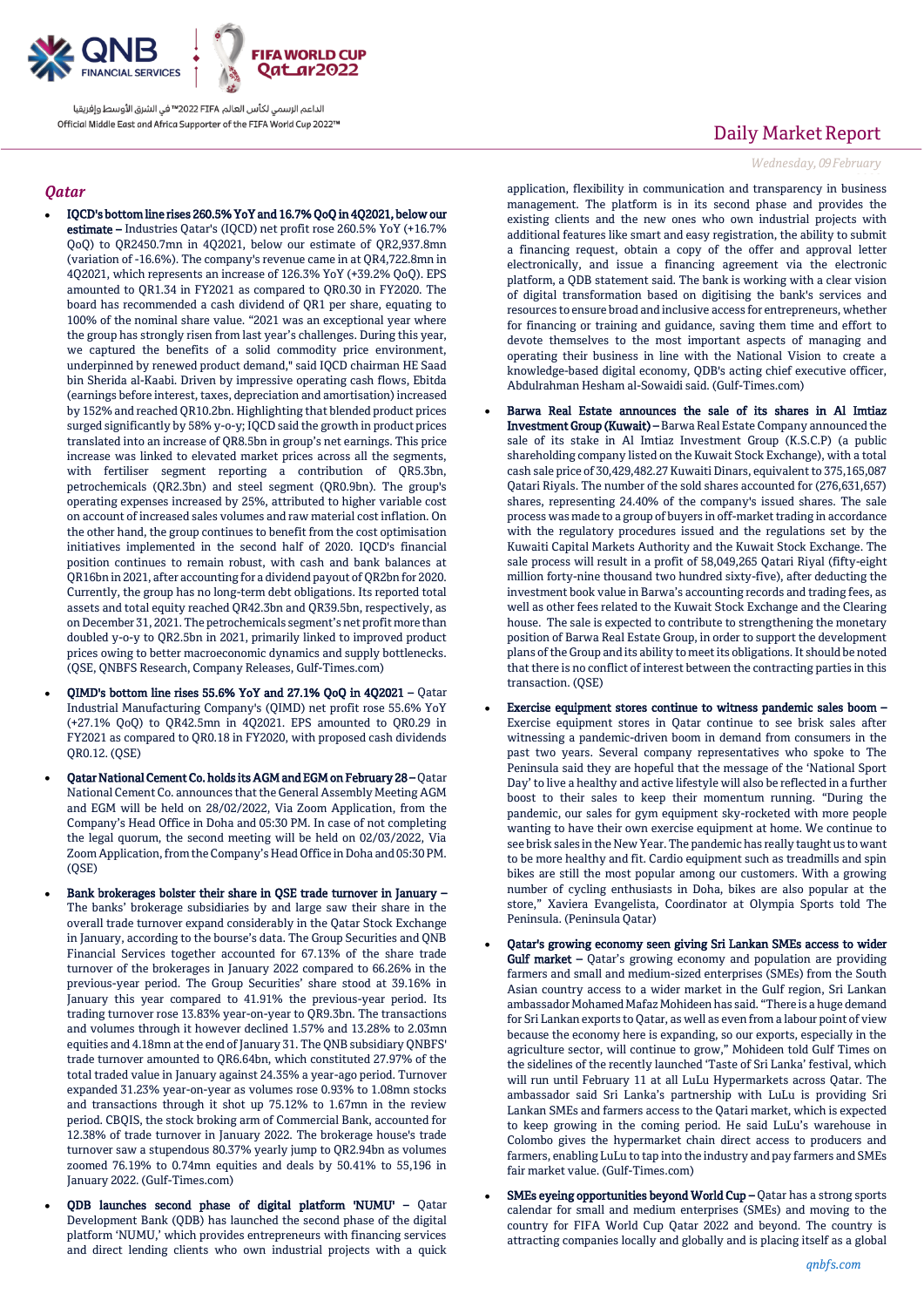

sports hub said an official during an event. In celebration of Qatar National Sport Day, the Qatar Lawyers Association and the Hamad Bin Khalifa University (HBKU) College of Law organised a webinar in association with Sultan Al-Abdullah & Partners, Al-Ansari & Associates, McNair Chambers and Dr Muna Al-Marzouqi Law Firm which discussed sports-related topics in light of FIFA World Cup Qatar 2022 such as the future development of sports law in Qatar, the benefits and challenges of mega sports events and their relationship to SMEs, the local legacy and legal impact of mega sports events, and resolution of sports disputes. (Peninsula Qatar)

- National Bank of Kuwait: Qatar records new debt issuances totalling \$21.9bn in 2021 – Qatar saw new debt issuances totalling \$21.9bn in 2021, with third quarter (Q3) accounting for chunk of the bond and sukuk issuances, according to National Bank of Kuwait Economic Research. In the third quarter of last year, Qatar recorded new debt issuances worth \$17.9bn, National Bank of Kuwait said in an update. In the first quarter (Q1), debt issuances in Qatar totalled \$1.7bn and \$2bn in second quarter (Q2) and \$1.1bn in fourth quarter (Q4). According to National Bank of Kuwait, the GCC saw a "record" \$105bn in debt issuances in 2021. In the fourth quarter (Q4) the bloc saw Eurobond and domestic issuance worth \$20bn. "GCC issuances in 2021 were supported by deficit financing needs and low borrowing costs, but may moderate in 2022 on higher oil prices, rising borrowing costs and easing fiscal pressures," National Bank of Kuwait noted. In the third quarter of last year, the GCC saw debt issuances totalling \$29bn. "The fourth quarter slowdown is seasonal and most likely due to sovereigns having met their targets for the year. Issuances were dominated by sovereigns," the update said. Overall, 2021 was a record year for regional issuance, amounting to around \$105bn, raising gross outstanding debt to an all-time high of \$614bn as issuers took advantage of historically-low borrowing costs, it said. (Gulf-Times.com)
- Microsoft launches new 'Surface' devices to empower hybrid workplace in Qatar – Microsoft has announced the general availability of Microsoft Surface Laptop Studio and Surface Pro 8 for organisations across industries in Qatar. Built to be modern and essential devices for today's hybrid work-force, the new Surface products protect productivity, promote innovation, and prioritise accessibility, while ensuring the safety and security of all users. "All sectors have gone through exceptional circum-stances and major changes over the past two years. To empower the workforce to further leverage technology to overcome challenges, Microsoft has designed new "Surface" solutions that enable the workforce to enhance their experiences and drive productivity," said Finn Morris, Surface Business Group Director at Microsoft Middle East and Africa. "We believe these "Surface" devices will be key enabler of Qatar's ongoing digital transformation. Surface devices integrate seamlessly with Windows 11, ensuring that collaboration between employees is enhanced with a high level of security," Morris added. (Peninsula Qatar)
- NSD reflects Qatar's leading position as sports destination Featuring the participation of Minister of Commerce and Industry H E Sheikh Mohammed bin Hamad bin Qassim Al Thani, the Ministry of Commerce and Industry organised several sports and entertainment events and activities on the occasion of Qatar National Sport Day at Katara Cultural Village. The Minister was delighted to participate in this significant national occasion, noting that it reflects Qatar's leading position, both regionally and glo-bally, as a sport event destination. This year's celebrations are of great importance in light of the intensive preparations to host the FIFA World Cup Qatar 2022 in November, he pointed out. He moreover stated that dedicating a national day to sports reflects the wise leadership's belief in the role sports hold to build a healthy society, capable of excelling. Such a society can actively contribute to the achievement of Qatar National Vision 2030 with its focus on human capability as the focus and goal of comprehensive development, he added. (Peninsula Qatar)
- Sport Day raises awareness of importance of physical activity The Ministry of Communications and Information Technology (MCIT) marked the Qatar National Sports Day, which is celebrated annually across Qatar on the second Tuesday of February, by organizing an event yesterday at Al Bidda Park with several entities in the Information and Communications Technology (ICT) sector and postal sector. The event

# Daily Market Report

*Wednesday, 09February*

*2022* included various sports activities for men, women, and kids that ignited the spirit of participation and com-petition and spread the spirit of unity and harmony among them, e.g., football, volleyball, basketball, and other sporting activities. The event witnessed a wide participation of senior officials from the ICT and postal sectors, including many employees and their families. (Peninsula Qatar)

- Qatar said to weigh refinancing \$10 billion debt due next year Qatar's government has approached international banks to explore refinancing more than \$10 billion in debt that comes due next year, according to three people familiar with the matter. Officials at the Ministry of Finance are in early talks with international banks for a potential syndicated loan or bond sale, the people said, asking not to be named because they're not authorized to speak publicly. No final decision has been made, the people said. The government may decide to refinance part of the debt or even shelve the plan since the country has financial flexibility, they said. (Bloomberg)
- Qatar offers top domestic logistics in GCC region Qatar tops all GCC countries for domestic logistics and is the 7th most competitive of the world's leading emerging markets, a performance driven by its strong business conditions and digital readiness, according to the annual Agility Emerging Markets Logistics Index. In addition to Qatar, UAE (3) and Saudi Arabia (6) ranked among the top 10 emerging markets in the 50-country Index, which was led by China (1) and India (2). Also per-forming well: Oman (14), Bahrain (15) and Kuwait (17).The 2022 Agility Emerging Markets Logistics Index is the company's 13th annual ranking of the world's 50 leading emerging markets. (Peninsula Qatar)
- Private sector exports surge 90% in 9 months Qatar's private sector continued its growth and competitiveness as its exports continued to grow to its levels before the pandemic. The value of private sector exports in the first nine months of the last year jumped to QR20.8bn, registering an increase of 90 percent compared to the first nine months of 2020, according to the January 2022 issue of Al Moltaqa magazine. The Qatari private sector exports amounted to QR12.3bn in the first half of last year, showing a growth of 56 percent compared with QR7.9bn in the same period of 2020. "The year 2021 was a year of economic recovery for Qatar economy, especially with easing of the restrictions imposed on travel and business activities, since mid 2021, in addition to the allocation of a QR75bn stimulus package for the support of the private sector. Qatar Chamber continued its efforts to support and develop the business sector in the country and encourage investment and facilitate its growth," noted the issue. "It kept pace with the achievements of the State and succeeded in proving its role as a representative of the Qatari private sector and its goal is to work to support, promote, develop and protect the interests of companies and institutions as the voice of the business com-munity in the country," it added. (Peninsula Qatar)
- Vodafone signs partnership with Padel In on National Sport Day Vodafone Qatar has announced a new partnership with Padel In to become its Exclusive Telecom Partner. The partnership will span three years and was finalised at a signing ceremony on National Sport Day. It is the latest development in the organisations' long-running relationship and collaboration to promote and support the growth of padel in Qatar. Since 2019, Vodafone has sponsored multiple padel tournaments, both with Padel In and with the Qatar Olympic Committee. As Exclusive Telecom Partner for Padel In, Vodafone will provide premium connectivity services that fulfill the connectivity needs of the arena, along with supporting the live streaming of the tournaments and events taking place at Padel In over the next three years. These tournaments and events will include the likes of National Sport Day, Qatar National Day, a Ramadan tournament along with the biannual Vodafone Tournament, to name a few. Besides the local tournaments, Vodafone and Padel In have partnered to host international tournaments such as Rise, which Vodafone has sponsored over the past two years. (Peninsula Qatar)
- *qnbfs.com* 17 million ticket requests for Qatar 2022 during first sales period – Fans across the globe have proven their enthusiasm ahead of football's biggest celebration as 17 million ticket requests were received in the first sales period of the FIFA World Cup Qatar 2022, which lasted just 20 days. The largest number of applicants came from the host country. During the opening random selection draw sales period, FIFA was also inundated by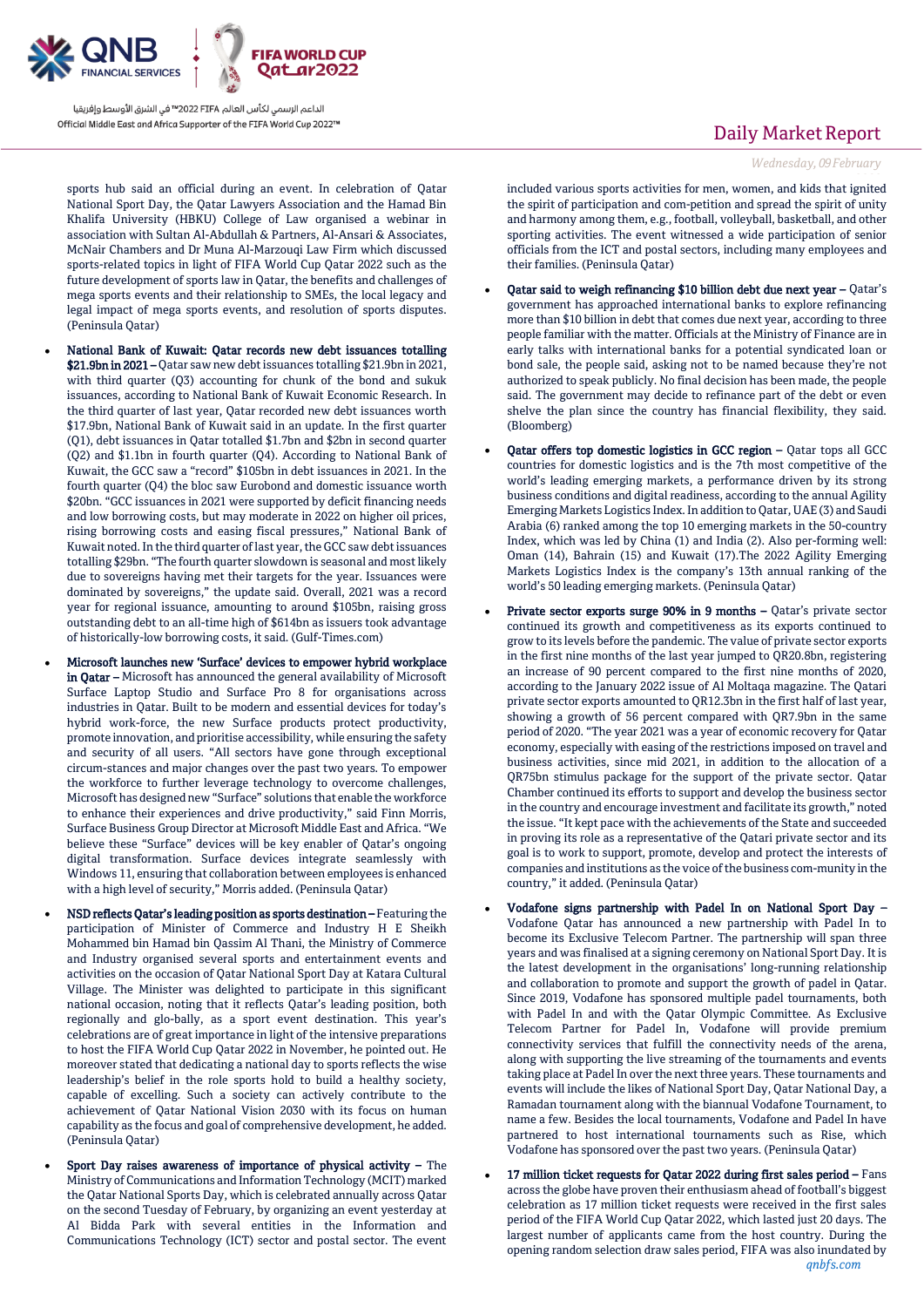

applications from football hotbeds and key markets, such as Argentina, Brazil, England, France, India, Mexico, Saudi Arabia, the United Arab Emirates and the USA. (Peninsula Qatar)

- QF launches initiative to promote women's football during NSD Qatar Foundation (QF) celebrated National Sport Day (NSD) 2022 with the launch of an initiative designed to help develop women's football in Qatar and several other activities for the community, yesterday. The Women and Girls Football Initiative is launched in partnership with Generation Amazing, a program under the Supreme Committee for Delivery & Legacy and Adidas. It also aims to promote sporting inclusivity, and contribute a legacy for the FIFA World Cup Qatar 2022. (Peninsula Qatar)
- Qatar, Morocco sign MoUs during 8th session of Joint Supreme Committee – Prime Minister and Minister of Interior H E Sheikh Khalid bin Khalifa bin Abdulaziz Al Thani and Head of Government of the sisterly Kingdom of Morocco Prime Minister HE Aziz Akhannouch co-chaired the meeting of the 8th session of the Qatar-Moroccan Joint Supreme Committee at the Amiri Diwan. The Prime Minister and Minister of Interior welcomed the Moroccan Prime Minister and his accompanying delegation, commending the brotherly relations between the two countries, which continue to grow and prosper thanks to the joint keenness of Amir HH Sheikh Tamim bin Hamad Al Thani and H M King Mohammed VI of the Kingdom of Morocco, to enhance relations in a way that serves the interests of the two brotherly peoples. (Peninsula Qatar)
- Qatar Tourism inks partnership deal with Emerald Cruises Qatar Tourism has signed a superyacht luxury cruises partnership with Swissbased cruise company Emerald Cruises. According to Qatar Tourism, the partnership would see Emerald Cruises launch its sail from Doha in January 2023.In a tweet, Qatar Tourism stated, "Emerald Azzurra will offer seven-night, eight-day itineraries from Doha, with stops at Sir Bani Yas Island, Abu Dhabi; Khasab, Oman; Fujairah, UAE; Zighy Bay, Oman and Dubai and vice versa."Guests can also purchase a tailored three-day package to explore Qatar, with short trips to cultural sites. This agreement further boosts Qatar's cruise industry as it bounces back from the effects of the global pandemic. Mwani Qatar had announced that this cruise season is expected to host around 76 cruise ships and 86 trips to Doha. (Peninsula Qatar)
- PwC Legal opens office in Qatar PwC Legal Middle East, part of the world's largest law firm by geography, has opened an office in Doha, further strengthening its competitive edge in a fast-growing market. PwC Legal Middle East's new Qatar legal offering allows PwC Middle East to offer its clients in the country a unique integrated offering, from standalone legal services to complementing the firm's services across tax, deals, assurance and consulting. PwC is the only Big 4 firm that has an established law firm integrated with a Big 4 firm in Qatar. (Peninsula Qatar)

### *International*

 Robust imports boost U.S. trade deficit to record high in 2021 – The U.S. trade deficit surged to a record high in 2021 as imports increased sharply amid the restocking of shelves by businesses to meet robust domestic demand. The sharp widening in the trade gap reported by the Commerce Department on Tuesday mostly reflected a shift in spending toward goods from services during the COVID-19 pandemic. With businesses eager to rebuild depleted inventories against the backdrop of stretched global supply chains, the deficit is unlikely to shrink much this year, cutting into economic growth. "The need to replenish inventory in the United States will keep imports strong even as domestic demand transitions back to services," said Tim Quinlan, a senior economist at Wells Fargo in Charlotte, North Carolina. "Eventually as domestic demand begins to slow and the global recovery continues, we expect trade to become more of a neutral force on growth next year." The trade deficit increased 27.0% last year to an all-time high of \$859.1 billion. It was at \$676.7 billion in 2020. The trade gap represented 3.7% of gross domestic product, up from 3.2% in 2020. The deficit subtracted 1.39 percentage points from GDP growth last year. The economy grew 5.7% in 2021, the strongest since 1984, after the government provided nearly \$6 trillion in pandemic relief, which fueled consumer spending on goods. The goods deficit shot up to a record

# Daily Market Report

*2022* \$1.1 trillion last year from \$922 billion in 2020. Imports of goods hit an alltime high of \$2.9 trillion. (Reuters)

- U.S., Japan reach deal to cut tariffs on Japanese steel, fight excess output – The United States and Japan on Monday announced a deal to remove Trump-era tariffs from about 1.25 million metric tons of Japanese steel imports annually after Washington granted similar access for European Union steelmakers last year. The new deal, which excludes aluminum, will take effect on April 1 and requires Japan to take "concrete steps" to fight global excess steel manufacturing capacity, largely centered in China, U.S. officials said. A joint U.S.-Japan statement said Japan would start to implement within six months "appropriate domestic measures, such as antidumping, countervailing duty, and safeguard measures or other measures of at least equivalent effect," to establish more marketoriented conditions for steel. The agreement, like the EU steel and aluminum deal reached in October, calls for steel imported from Japan to be completely produced in the country for duty-free access, a standard known as "melted and poured," to reduce the risk of Chinese steel skirting U.S. tariffs. "This is a step towards a solution... but we will continue to strongly urge the United States to fully eliminate the tariff in a manner consistent with WTO rules," Japanese industry minister, Koichi Hagiuda, said on Tuesday. An official at the ministry said the exclusion of aluminum reflected the U.S. position and was not a request by Japan. (Reuters)
- Record French trade deficit in 2021 marks "blemish" on Macron's economy – France posted a record trade deficit last year as imports surged on higher energy prices and Airbus exports fell, official data showed on Tuesday, casting a rare cloud over President Emmanuel Macron's economic record. The trade deficit in goods hit 84.7 billion euros (\$97 billion) in 2021, equivalent to 3.4% of economic output, as the energy import bill swelled to 43.1 billion euros, the trade ministry said. In December alone, the trade gap reached more than 11 billion euros in the biggest monthly shortfall between exports and imports since French customs records began in 1970. Nearly two months from a presidential election in which Macron is widely expected to seek a second term, Finance Minister Bruno Le Maire said the deficit marked a "blemish" on Macron's presidency which has otherwise been particularly strong on the economy. Growth hit a 52-year high last year of 7% as that the European Union's second-biggest economy recovered faster than expected from the coronavirus crisis. However, the record economic activity also fuelled demand for imports while exports were hit by a slump in new aircraft shipments, although Trade Minister Franck Riester said on Tuesday that they should rebound in coming years judging by full order books. Le Maire said that ultimately France needed the re-election of Macron in April to complete efforts to restore exporters competitiveness. Macron, a former investment banker and economy minister, has cut various taxes paid by companies and eased France's traditionally strict hiring and firing rules. (Reuters)

## *Regional*

- World Bank urges 'green' post-COVID recovery for MENA Air pollution costs the Middle East and North Africa (MENA) region \$141bn per year, or around 2% of GDP on average, the World Bank has said, urging a green post-COVID recovery for the region, reports AFP. Environmental pollution will cost some nations in the region including Egypt, Lebanon and Yemen more than 3% of their GDP, said the report. (Gulf Times)
- Mideast oil is flavor of the month just as benchmarks diverge Crudes from the Middle East are off to a strong start this month as a major divergence in global benchmarks favors grades priced off Dubai oil, highlighting strong global demand at a time of surging prices. Oman crude for loading in April was pegged at about \$4 a barrel over Dubai prices, according to Bloomberg estimates. That's up from late last month, when premiums averaged about \$2.70. Interest in Dubai-linked cargoes has risen given their discount to benchmarks such as Brent and West Texas Intermediate, which most European and American grades are priced off, traders said. (Gulf-times.com)
- PwC survey: MidEast leaders optimistic towards global economic growth in 2022 – The Middle East findings of the 25th edition of PwC's global CEO survey finds that 82% of regional business leaders expect global growth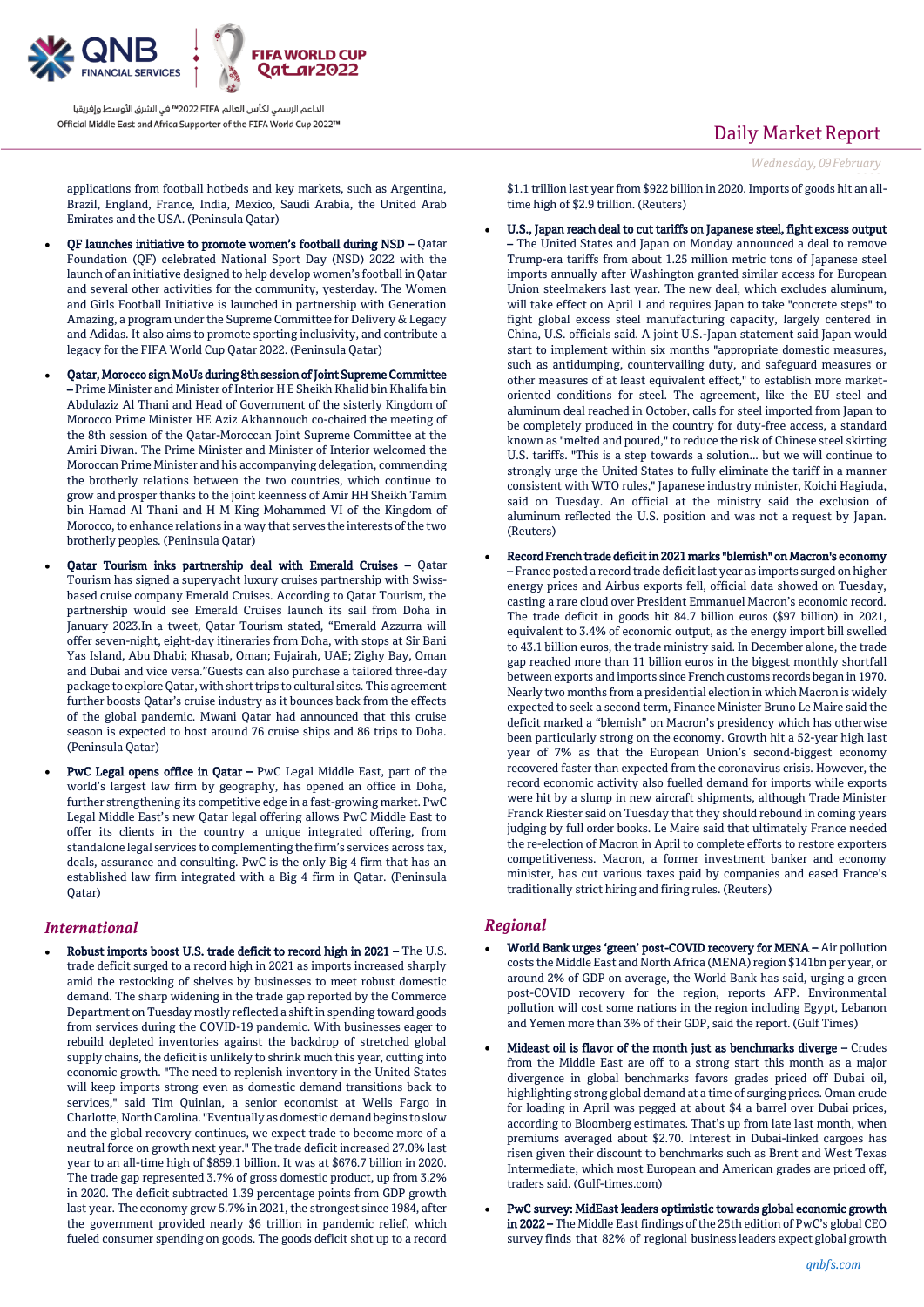

to improve in 2022 - the survey reports the current sense of optimism is tempered by an awareness of familiar and emerging threats and risks. A year ago, as the first COVID-19 wave subsided, Middle East CEOs felt able to look ahead with cautious confidence. Over the course of 2021, their positive short-term outlook strengthened as a result of the strong health response, commodity prices, rising consumer demand and strengthening fiscal positions. Consequently, 64% of the Middle East CEOs are now extremely or very confident about their company's revenue growth prospects in 2022, markedly higher than the global figure of 56%. The survey also found that the top two markets for revenue growth are Egypt at 37% and KSA at 27% as well as the US and China outside of the region. (Peninsula Qatar)

- Saudi Arabia targets a 13.5mn bpd oil production capacity Saudi Arabia is targeting an oil production capacity of around 13.5mn barrels per day by 2027 as demand for crude and consumption will continue to grow, the Time magazine reported citing the Kingdom's energy minister. Prince Abdulaziz bin Salman affirmed that Saudi Arabia can launch multibilliondollar solar, wind, and hydrogen projects while continuing to be a giant oil producer. (Zawya)
- UAE climbs to third position in Agility Emerging Markets Logistics Index – The UAE ranked No. 1 overall as the most competitive emerging market in GCC and No. 3 globally after only giants China and India, according to the annual Agility Emerging Markets Logistics Index. The UAE led all 50 countries in the Index in creating the best business conditions and in the area of digital readiness, a new category in the Index. Overall, Saudi Arabia (6) and Qatar (7) also ranked among the top 10 emerging markets in the 2022 Index, which was led by China (1) and India (2). (Zawya)
- Dubai set to ban single-use plastic bags in two years Dubai plans to impose a charge on single-use plastic bags with the aim of phasing them out in two years as part of efforts to reduce environmental footprint. A charge of 25 fils (\$0.07) will be levied on single-use plastic bags in all stores, including restaurants, pharmacies and e-commerce deliveries, according to a statement. It will take effect on July 1. (Peninsula Qatar)
- Abu Dhabi authority enhances regulatory framework to broaden participation in private capital markets – The Financial Services Regulatory Authority (FSRA) of Abu Dhabi Global Market (ADGM) has updated its regulatory framework to enable and foster greater participation by investors and private enterprises seeking funding. The enhanced regulatory framework aims to support the continued development of "private capital markets" (PCM). Notably, the PCM Framework is available to serve larger private start-up companies that are seeking to significantly scale-up and expand their operations but do not yet wish to tap the public equity capital markets through an initial public offering. (Zawya)
- Fitch downgrades 11 Kuwaiti banks and keeps outlook stable Fitch Ratings has lowered the Long-Term Issuer Default Ratings, or IDRs, of 11 Kuwaiti banks as the oil-rich nation's political system is affecting the economy. The banks are the National Bank of Kuwait, Kuwait Finance House, Boubyan Bank, Gulf Bank, Burgan Bank, Al Ahli Bank of Kuwait, Commercial Bank of Kuwait, Ahli United Bank, Kuwait International Bank, Warba Bank and Industrial Bank of Kuwait, according to an official report by Fitch. Fitch also downgraded the support-driven Long-Term IDRs of several NBK's subsidiaries, while keeping their outlook stable. (Zawya)
- Bahrain plans to offer permanent residence to some foreigners Bahrain's cabinet approved plans to offer permanent residence to some foreigners and their families as part of the Gulf nation's plans to bolster its economy. The visa "will help enhance the competitiveness of the Kingdom of Bahrain and support the development of various sectors, such as economic, investment and services," Bahrain News Agency reported. (Peninsula Qatar)

# Daily Market Report

*Wednesday, 09February*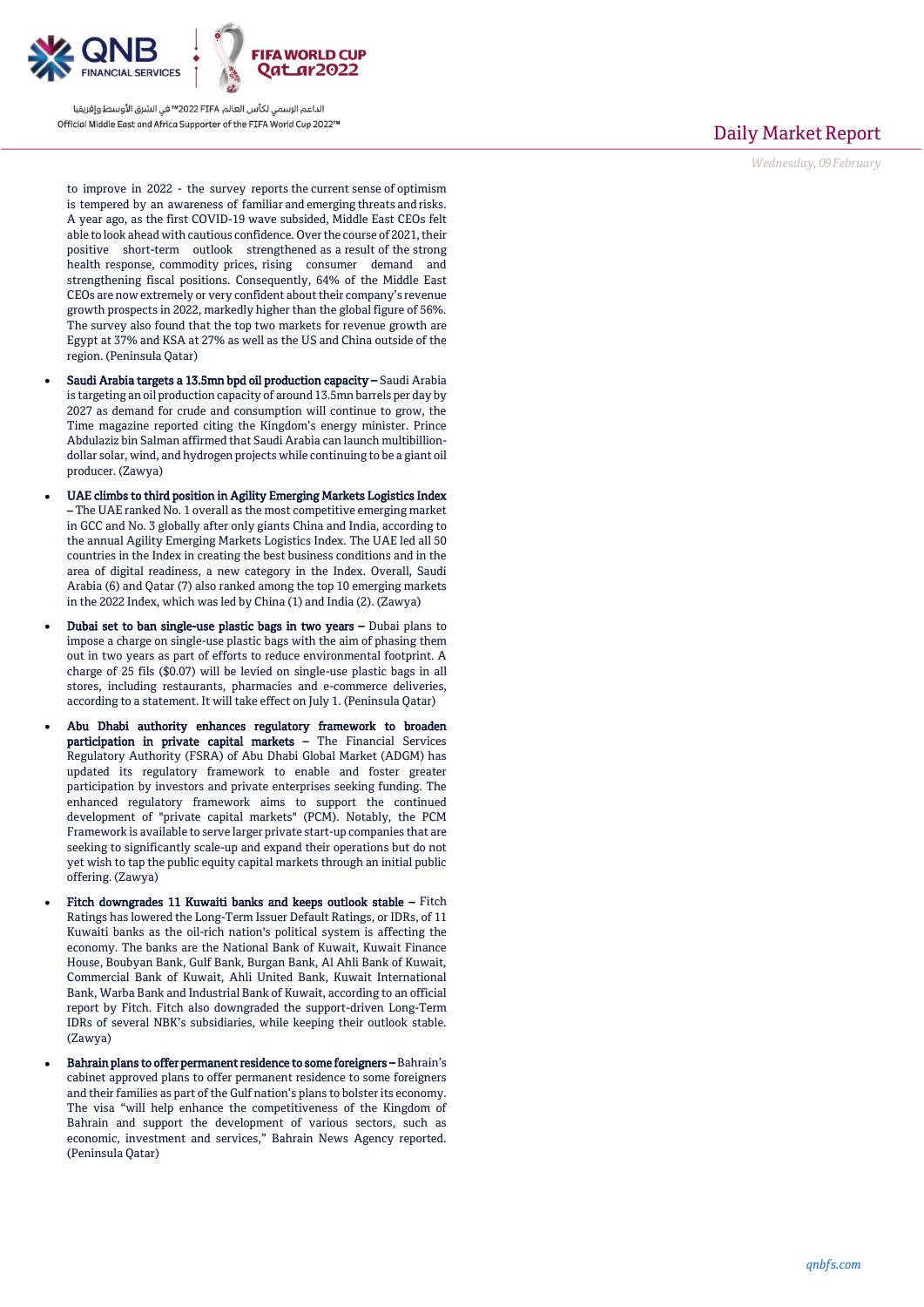

# Daily Market Report

*Wednesday, 09February*

# *Rebased Performance*



 $\sqrt{(0.2\%)}$  (0.0%) 0.4% 0.4% (0.4%) 0.5% 0.8% (0.5%) 0.0% 0.5% 1.0% Saudi Arabia Qatar Kuwait Bahrain Oman Abu Dhabi Dubai

*Source: Bloomberg*

| <b>Asset/Currency Performance</b>    | Close ( \$) | 1D%   | WTD%   | YTD%  |
|--------------------------------------|-------------|-------|--------|-------|
| Gold/Ounce                           | 1,825.92    | 0.3   | 1.0    | (0.2) |
| Silver/Ounce                         | 23.19       | 0.8   | 3.0    | (0.5) |
| Crude Oil (Brent)/Barrel (FM Future) | 90.78       | (2.1) | (2.7)  | 16.7  |
| Crude Oil (WTI)/Barrel (FM Future)   | 89.36       | (2.1) | (3.2)  | 18.8  |
| Natural Gas (Henry Hub)/MMBtu        | 4.29        | (1.8) | (19.7) | 17.2  |
| LPG Propane (Arab Gulf)/Ton          | 121.00      | (2.0) | (5.7)  | 7.8   |
| LPG Butane (Arab Gulf)/Ton           | 144.00      | 0.2   | (5.7)  | 3.4   |
| Euro                                 | 1.14        | (0.2) | (0.3)  | 0.4   |
| Yen                                  | 115.55      | 0.4   | 0.3    | 0.4   |
| GBP                                  | 1.35        | 0.1   | 0.1    | 0.1   |
| CHF                                  | 1.08        | (0.2) | 0.0    | (1.4) |
| AUD                                  | 0.71        | 0.3   | 1.0    | (1.6) |
| <b>USD Index</b>                     | 95.64       | 0.3   | 0.2    | (0.0) |
| <b>RUB</b>                           | 75.01       | (0.7) | (1.1)  | 0.4   |
| <b>BRL</b>                           | 0.19        | 0.1   | 1.3    | 5.9   |

### *Source: Bloomberg*

| <b>Global Indices Performance</b> | Close      | 1D%*  | WTD%* | YTD%*   |
|-----------------------------------|------------|-------|-------|---------|
| <b>MSCI World Index</b>           | 3,077.13   | 0.6   | 0.5   | (4.8)   |
| DJ Industrial                     | 35,462.78  | 1.1   | 1.1   | (2.4)   |
| <b>S&amp;P 500</b>                | 4,521.54   | 0.8   | 0.5   | (5.1)   |
| NASDAQ 100                        | 14,194.46  | 1.3   | 0.7   | (9.3)   |
| STOXX 600                         | 465.34     | 0.0   | 0.4   | (4.3)   |
| <b>DAX</b>                        | 15,242.38  | 0.3   | 0.7   | (3.1)   |
| <b>FTSE 100</b>                   | 7,567.07   | 0.1   | 0.7   | 2.5     |
| <b>CAC 40</b>                     | 7,028.41   | 0.3   | 0.8   | (1.4)   |
| Nikkei                            | 27,284.52  | (0.2) | (0.9) | (5.6)   |
| <b>MSCI EM</b>                    | 1,219.81   | 0.0   | (0.1) | (1.0)   |
| <b>SHANGHAI SE Composite</b>      | 3,452.63   | 0.6   | 2.6   | (5.3)   |
| <b>HANG SENG</b>                  | 24,329.49  | (1.0) | (1.1) | $4.0\,$ |
| <b>BSE SENSEX</b>                 | 57,808.58  | 0.2   | (1.6) | (1.1)   |
| Bovespa                           | 112,234.50 | 0.2   | 1.0   | 12.9    |
| <b>RTS</b>                        | 1,489.18   | 3.0   | 3.7   | (6.7)   |

*Source: Bloomberg (\*\$ adjusted returns)*

*Daily Index Performance*

*Source: Bloomberg*